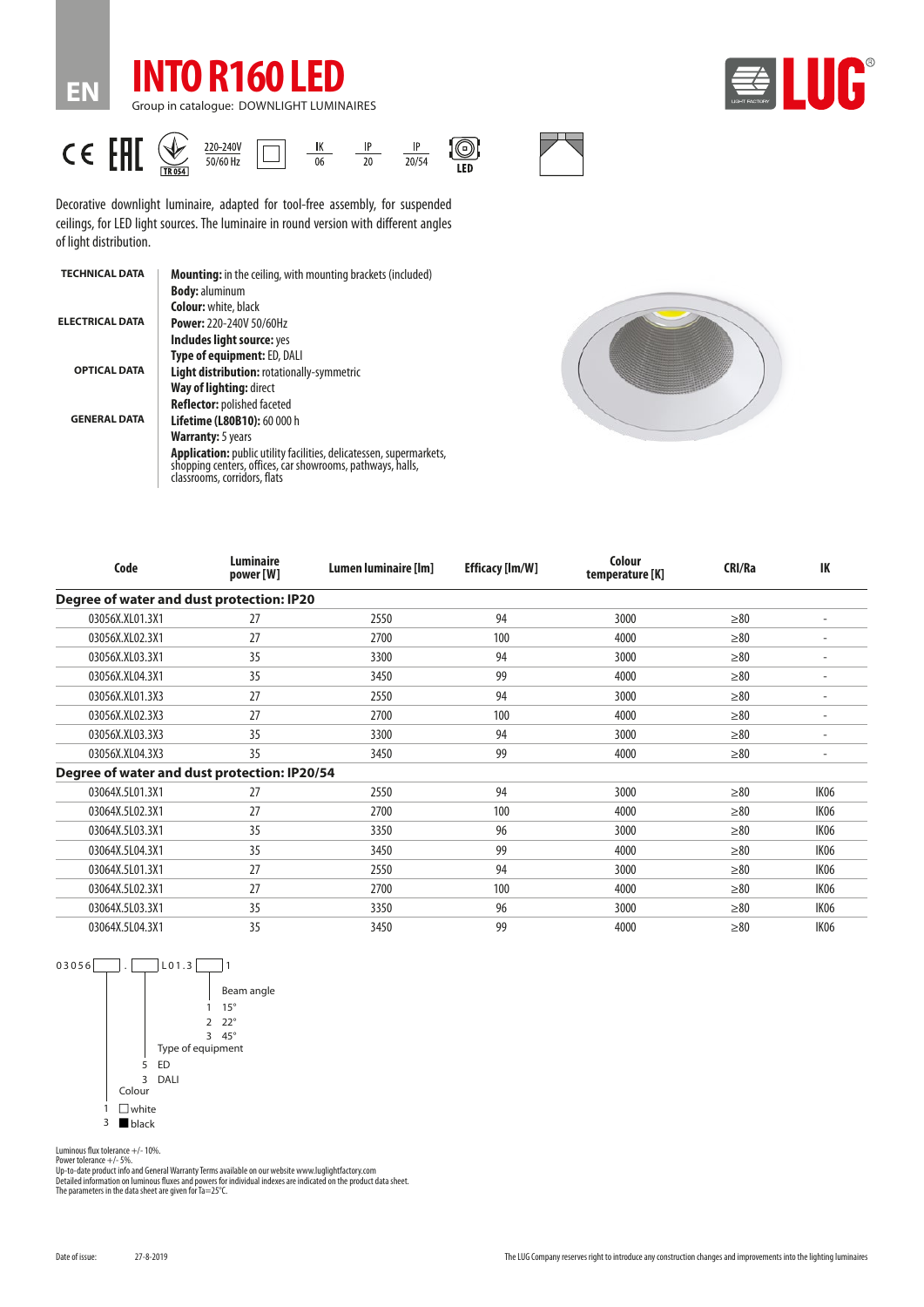

**Code Dimensions [mm] W H Mounting dimensions [mm] ØS Pallet quantity Quantity in package Net weight [kg] Degree of water and dust protection: IP20** 03056X.XL01.3X1 160 88 147 360 1 0.9 03056X.XL02.3X1 160 88 147 360 1 0.9 03056X.XL03.3X1 160 88 147 360 1 0.9 03056X.XL04.3X1 160 88 147 360 1 0.9 03056X.XL01.3X3 160 88 147 360 1 0.9 03056X.XL02.3X3 160 88 147 360 1 0.9 03056X.XL03.3X3 160 88 147 360 1 0.9 03056X.XL04.3X3 160 88 147 360 1 0.9 **Degree of water and dust protection: IP20/54** 03064X.5L01.3X1 164 93 147 360 1 0.9 03064X.5L02.3X1 164 93 147 360 1 0.9 03064X.5L03.3X1 164 93 147 360 1 0.9 03064X.5L04.3X1 164 93 147 360 1 0.9 03064X.5L01.3X1 164 93 147 360 1 0.9 03064X.5L02.3X1 164 93 147 360 1 0.9 03064X.5L03.3X1 164 93 147 360 1 0.9 03064X.5L04.3X1 164 93 147 360 1 0.9





## **OTHER PICTURES**

**EN**









IP20/54



INTO R family

Luminous flux tolerance +/- 10%. Power tolerance +/- 5%.

Up-to-date product info and General Warranty Terms available on our website www.luglightfactory.com<br>Detailed information on luminous fluxes and powers for individual indexes are indicated on the product data sheet.<br>The par